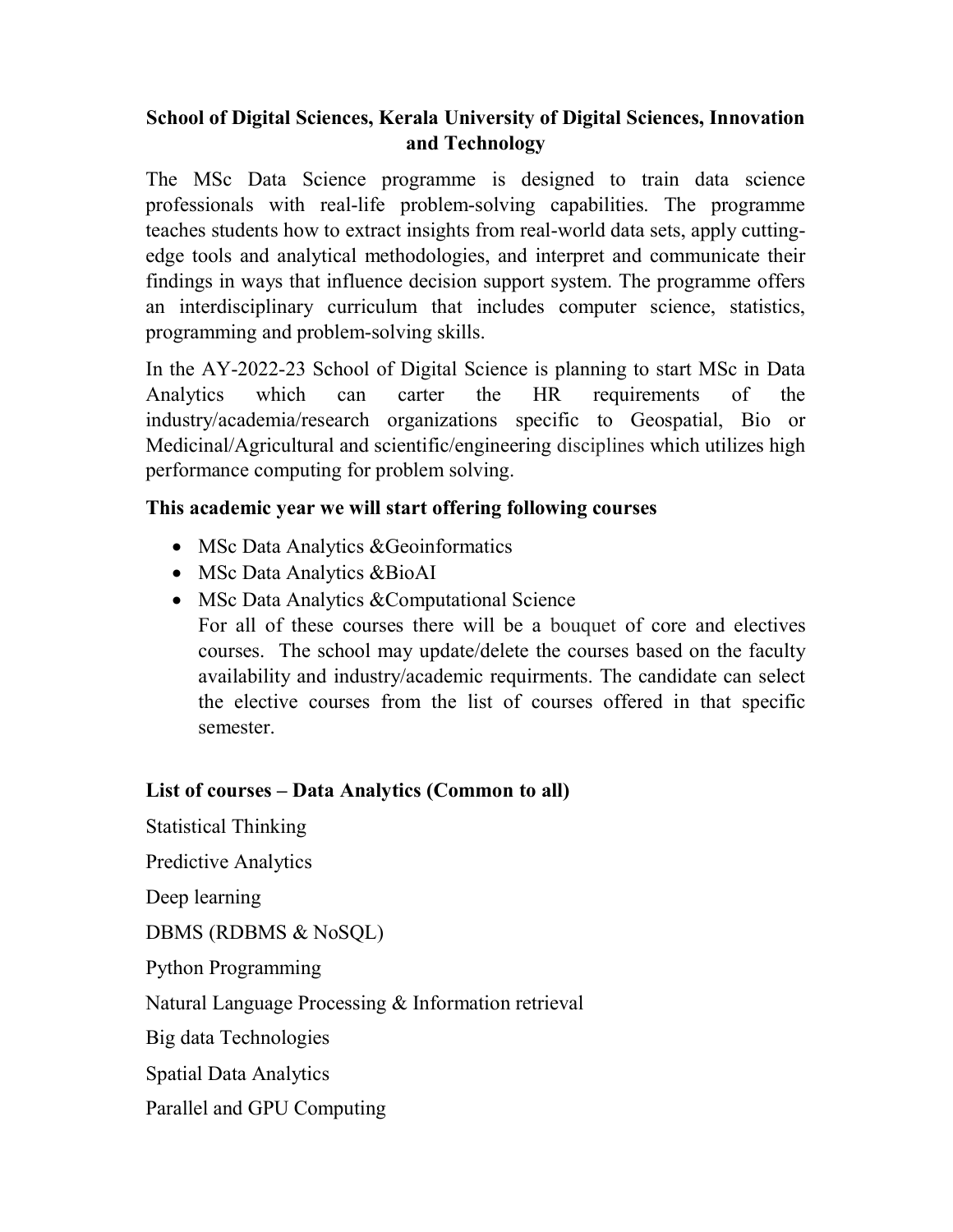Mathematics for Machine Learning Image and Video analytics MLOps Technical Communicationand Plagiarism checking

#### List of Courses – Specific to Geoinformatics

RemoteSensing for Earth Observation Geospatial Modelling and Analysis Digital Image Processing Thermal and Hyperspectral Remote Sensing Web Mapping and Web GIS Geospatial Analytics Microwave Remote Sensing

Python Programming for Geospatial Applications Thermal and Hyperspectral Remote Sensing Geospatial Applications for Environmental Management Geospatial Applications for Hydrological Modelling Topographic Data Analysis Techniques and Applications Geospatial Applications in Urban Planning Geoinformatics Applications in Agriculture

#### List of Courses – Specific to Computational Science

Differential Equations Discrete Mathematics Numerical Methods Computational Science Computational Neuroscience Computational Mathematics